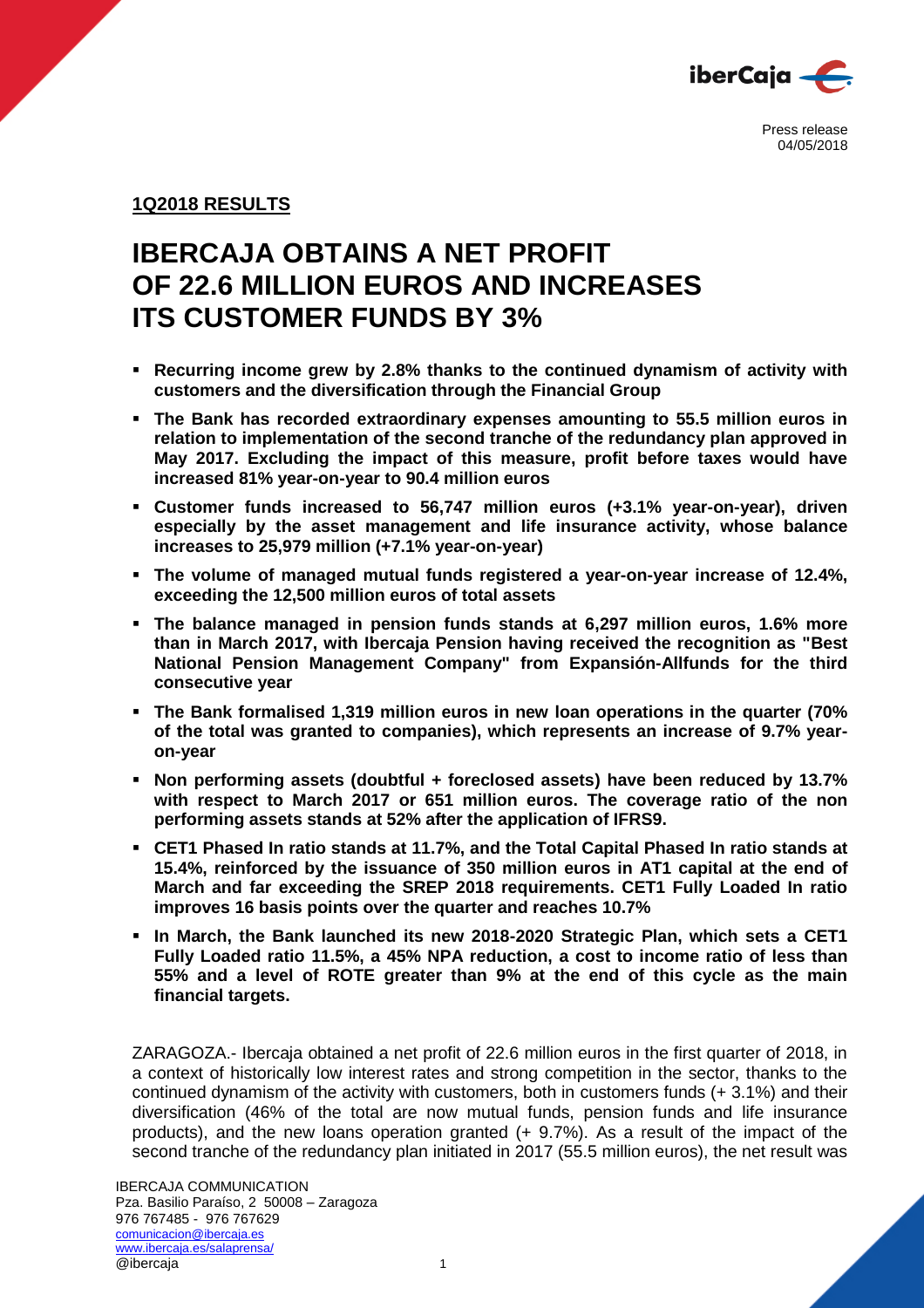

40.2% lower than that recorded between January and March 2017. Excluding the impact of this measure, profit before taxes would have increased 81% year-on-year to 90.4 million euros

### **Asset management continues to drive the growth of customer funds**

Total customer funds managed by Ibercaja stood at 56,747 million euros in March 2018, 1.698 billion more than at the end of the first quarter of 2017, representing a year-on-year growth of 3.1%.

As in recent quarters, asset management and life insurance products have been the main drivers of this performance, with growth of 7.1% year-on-year to 25,979 million euros. This volume already represents 46% of total customer funds, which constitutes a relevant competitive advantage in the current context of low interest rates and, given the demographic coordinates, the potential development of long-term savings in Spain in upcoming years.

Once again, mutual funds lead this growth, with a year-on-year increase of 12.4%, standing at over 12.500 million euros, equivalent to a market share of 4.7%.



The balance managed in pension funds stands at 6,297 million euros, 1.6% more than at the end of the first quarter of 2017, which represents a market share of 5.7%. For the third year in a row, Ibercaja Pensión has received the recognition as "Best National Pension Management Company" from Expansión-Allfunds. Meanwhile, life insurance products increased by 2.9% year-on-year to 6,958 million euros, which represents a market share of 3.8%.

Risk insurance premiums (life risk and non-life) show a remarkable performance, with a growth of 10.8% year-on-year. In particular, in the field of non-life insurance, the dynamism of agricultural insurance (+92%), payment protection (+89%) and civil liability insurance (+ 28.5%) should be noted.

In line with the performance of past quarters, current accounts continue to gain weight within total deposits, with a growth of 14% to 24,619 million euros, already representing 80% of the aggregate base of deposits.

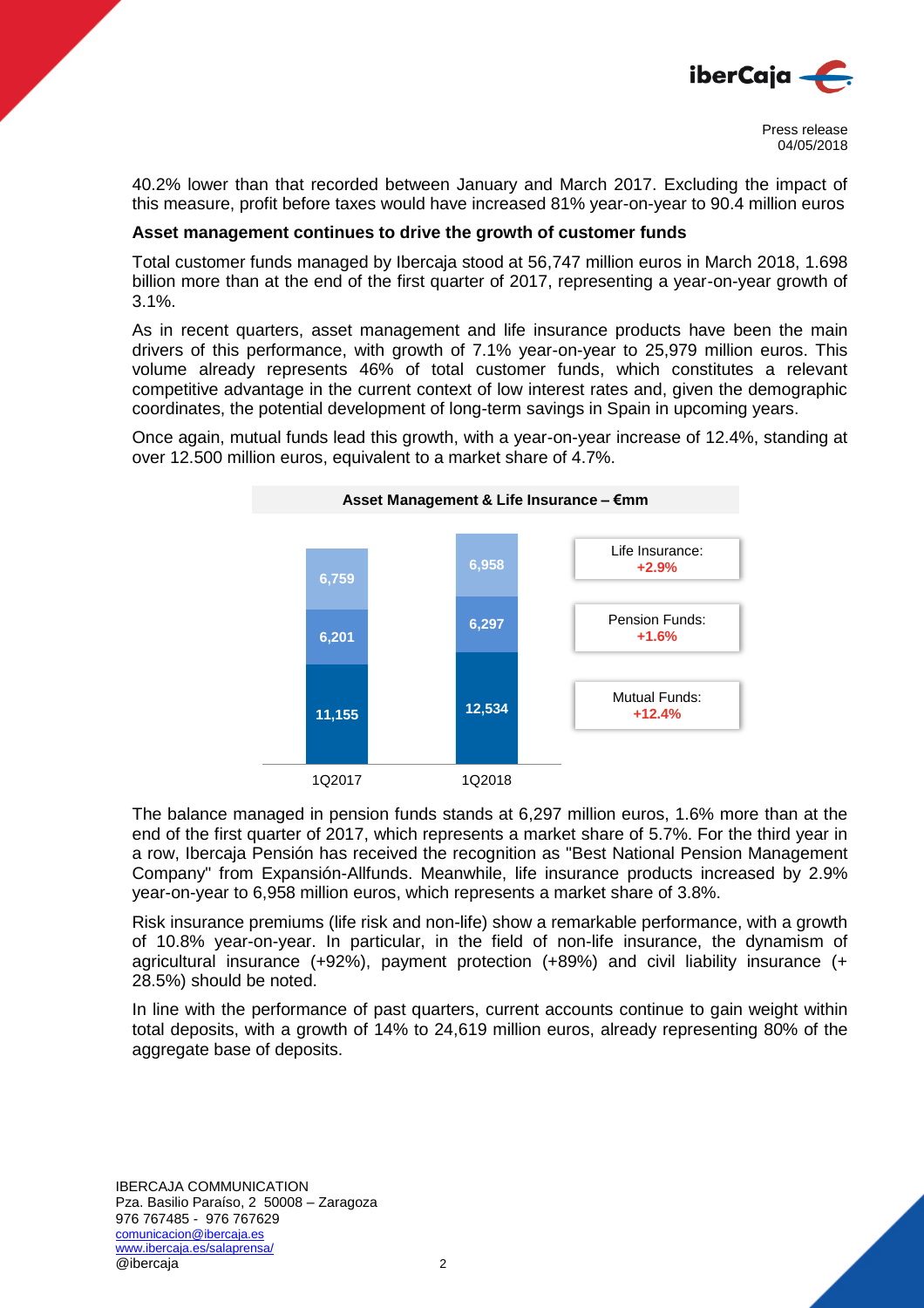

### **Financing for companies accounts for 70% of the total new lending**

Ibercaja granted 1,319 million euros in new lending during the first quarter of 2018, 9.7% more than between January and March 2017. 70% of this amount (928 million euros) has been granted to SMEs, a strategic segment in the 2018-2020 Strategic Plan. Within the financing of companies and the self-employed, the dynamism of leasing and renting operations is noteworthy, increasing by 43% year-on-year



Furthermore, the accumulated financing of the working capital of companies has increased by 13.8% year-on-year, exceeding 1,600 million euros. Within this item, financing to foreign trade shows a significant increase of 20% compared to the first quarter of 2017.

The consolidation of the reactivation of the real estate market in Spain is reflected in the rebound of financing for new real estate developments, which is up 35% year-on-year in this first quarter of the year, and the 10% increase in the formalisation of new individual mortgages for house purchases, a segment in which the Bank has historically been a specialist.

Overall, the amount of performing loans (excluding temporary acquisition of assets) decreased by 1.1% compared to March 2017, although the strength of financing to companies, whose balance grew by 7.2% (+7.7% for non-real estate companies and +3.8% for real estate developers) and the renewed momentum of the financing of mortgages for housing purchases, allow Ibercaja to anticipate a gradual stabilisation of the portfolio in the coming quarters.

#### **Recurring revenues grow 2.8% year-on-year**

Net interest income amounts to 138 million euros, 2.4% more than that corresponding to the first quarter of 2017, thus breaking the downward trend of the last quarters derived from the context of low interest rates.

Meanwhile, net commissions grew by 3.4% year-on-year to 89.9 million euros, driven by the asset management and insurance business (+6.1%), which represent 57% of total Bank's commissions, while banking commissions remain stable.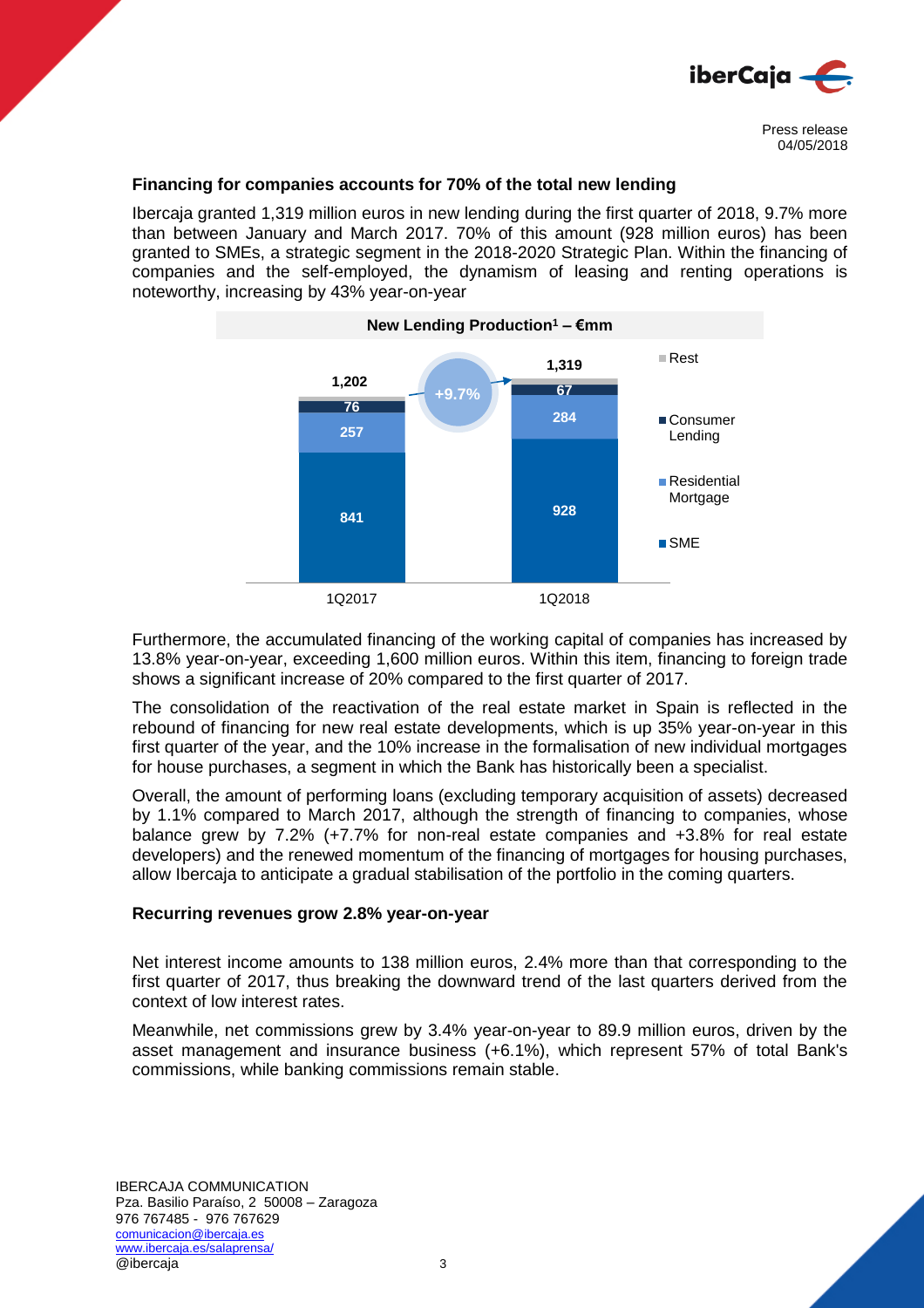

Overall, recurring revenues (net interest income + net fee income) reached 227.9 million euros at the end of March 2018, 2.8% more than in the first quarter of 2017, thus consolidating the upwards trend in the profitability of the Bank's retail business, which began in 2017.



Operating costs increased by 25.2% in this first quarter due to the inclusion of 55.5 million euros of extraordinary expenses corresponding to the second tranche of the redundancy plan agreed to by a majority of worker representatives in the May 2017. This agreement makes it possible for the Bank to reduce its expense structure by up to 11% over the next quarters. Excluding the effect of the redundancy plan expenses, operating expenses decreased by 9.5% year-on-year.

Recurring profit before provisions (net interest income + fees - recurring expenses) grew 35% year-on-year to 83 million euros. As % of ATM, recurring profit before provisions improves by 20 basis points compared to March 2017.

Provisions in the quarter fell by 79% compared to the same period of 2017, as a result of the improvement in the economic situation, the active management of non-performing assets being made by the Bank and the levels of coverage achieved after the provisioning effort made in previous years.

The Bank's after-tax profit stands at 22.6 million euros, 40.2% less than in the first quarter of 2017, largely as a result of the significant impact of the redundancy plan on operating expenses (55.5 million euros) this quarter. Excluding the impact of this measure, profit before taxes would have increased 81% year-on-year to 90.4 million euros

## **Coverage ratio of non performing assets has improved**

The volume of non performing assets (doubtful + foreclosed assets) has fallen by 2.1% compared to December 2017, now standing at 4,089 million euros. Since 1Q2017, non performing assets have been reduced by 13.7% or 651 million euros. Compared to December 2017, the balance of doubtful exposures has decreased by 2.5% (65 million euros) and the default rate has reduced by 10 basis points this quarter to 7.6%. The balance of repossessed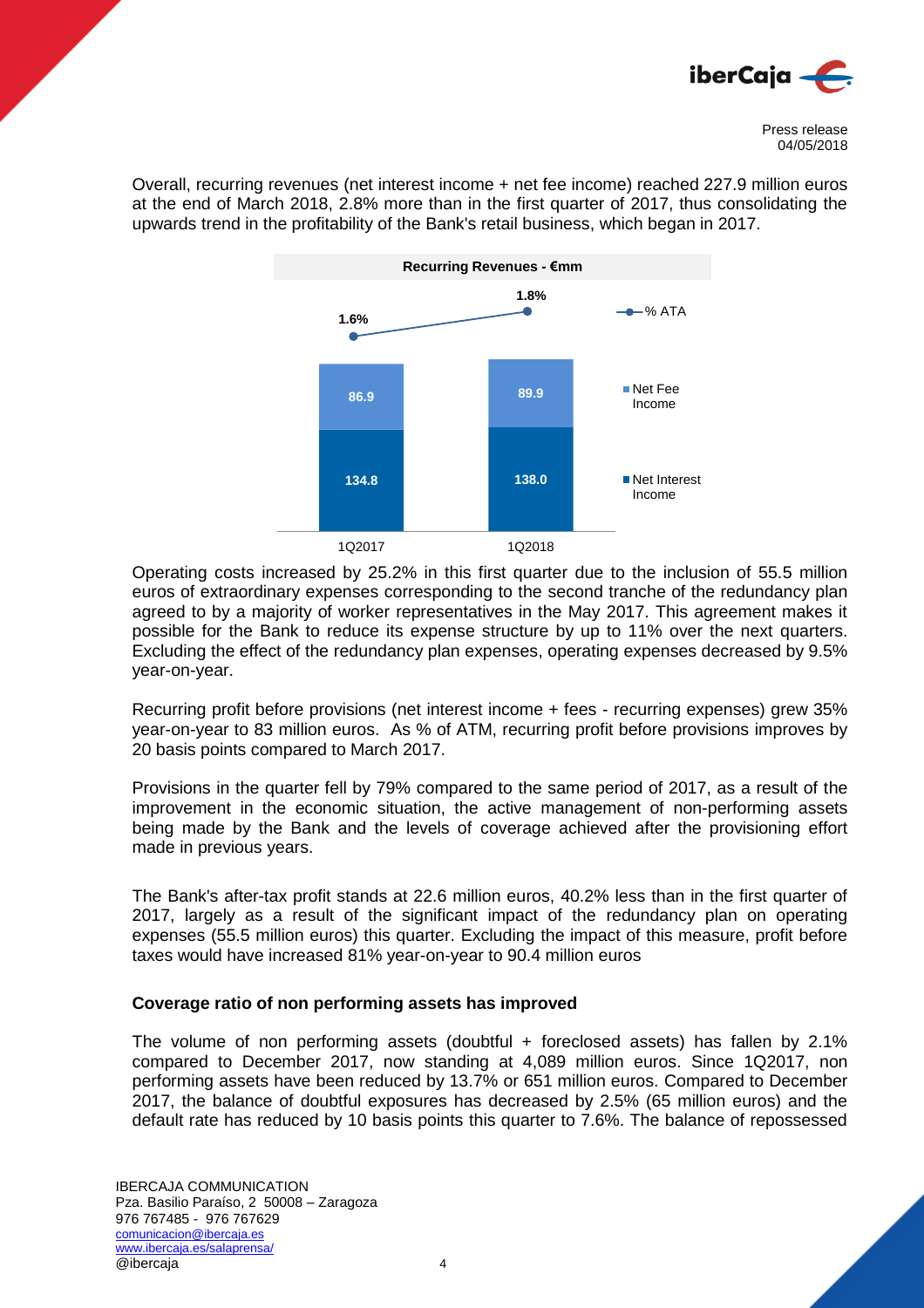

assets has reduced by 1.4% (22 million euros). The sales of foreclosed assets this quarter reached 68 million euros, releasing 5 million euros of provisions.

Following the application of IFRS9, coverage ratio of the Bank's non performing assets is 52%, 49% in the case of doubtful exposures and 56% in foreclosed assets.

## **Strengthening solvency: issuance of 350 million euros of AT1 capital**

In March 2018, the CET 1 solvency ratio (Phase In) stood at 11.7%. Total Capital ratio (Phase In) amounted to 15.4% and improves more than 150 basis points over the quarter. This strengthening of Ibercaja's solvency is explained, to a large extent, by the issuance of 350 million euros in preference shares, additional Tier 1 capital (AT1), which was completed at the end of March, demonstrating Ibercaja's ability to access the wholesale markets. This solvency levels far exceeds the SREP requirements for 2018 (8.125% and 11.625%, respectively)

At the end of the first quarter, the CET 1 solvency ratio (Fully Loaded) was 10.7%, which is 16 basis points higher than at the end of 2017.

Available liquid assets and the capacity to issue covered bonds give Ibercaja a robust liquidity position, which exceeds 16,700 million euros, equivalent to 32% of the assets.

## **2018 - 2020 New Strategic Plan: focus on transformation and profitability**

Ibercaja presented its new 2018 - 2020 Strategic Plan in March, with three main financial objectives: achieve a CET1 Fully Loaded ratio of 11.5%, a cost to income ratio of less than 55% and an ROTE level of more than 9% at the end of 2020. Additionally the Bank aims to reduce its stock of non performing assets by 45%.

To achieve these goals, the Bank has structured a work plan into three major programmes (customer, value and transformation), which will be deployed over these three years, with the purpose of turning Ibercaja into the best bank in the country in terms of the most satisfied customers and commercial effectiveness.